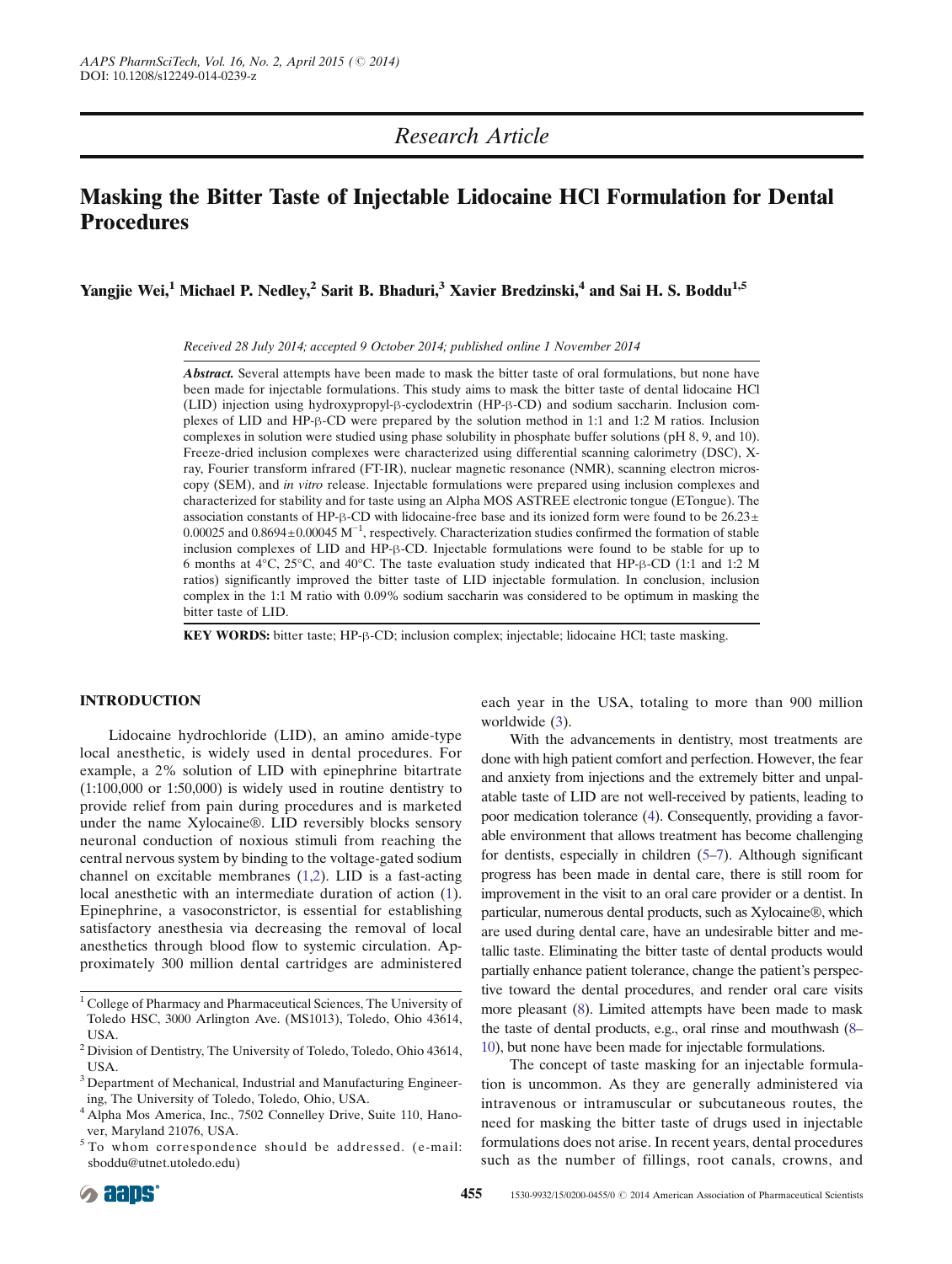extractions that children and adolescents undergo increased significantly ([11](#page-9-0),[12\)](#page-9-0). Dental repairs are performed under local anesthesia induced using a 2% Xylocaine® dental injection in the oral cavity. Volumes ranging from approximately 0.5 to 2.0 ml are injected into the oral cavity [\(13](#page-9-0)). Part of the injected volume refluxes back onto the oral cavity and tongue because of resistance from patients and improper injection techniques, resulting in patients experiencing the bitter taste of the drug. Therefore, taste masking of the injectable LID formulation will have a significant clinical impact and enhance patient tolerance toward dental procedures.

Several techniques such as coating with insoluble polymers, addition of sweeteners, use of ion exchange resins, complexing with cyclodextrins, addition of flavors, and use of prodrugs have been implemented to reduce the bitterness and obnoxious taste of orally administered drugs ([14](#page-9-0)). Taste masking with these techniques is achieved by preventing drug substances from interacting with taste buds. However, most of these techniques cannot be implemented in an injectable formulation due to the stringent requirements and policies of the Food and Drug Administration (FDA). We intend to mask the bitter taste of injectable LID using 2-hydroxypropylbeta-cyclodextrin (HP-β-CD) and sodium saccharin. HP-β-CD is an alkylated derivative of β-cyclodextrin with greater aqueous solubility, improved complexing ability, and less toxicity [\(15](#page-9-0)–[17](#page-9-0)). Hence, HP-β-CD has been used as an excipient in various injectable formulations in order to increase aqueous solubility of drugs. For example, itraconazole is solubilized in Sporanox<sup>®</sup> using 40% HP-β-CD in an aqueous pH 4.5 solution [\(18](#page-9-0)). Cyclodextrin complexes of LID reported in the literature have been, for the most part, prepared for oral and topical deliveries with an intention to improve its physicochemical and biopharmaceutical properties [\(19](#page-9-0)–[21](#page-9-0)). However, the ability of HP-β-CD to mask the bitter taste of LID in an injectable formulation remains unknown. Sodium saccharin, an artificial sweetener, has an intense sweet taste and is commonly used in beverages, foods, and pharmaceutical preparations [\(22\)](#page-9-0). Sodium saccharin has been employed for a variety of dosage formulations, including oral solutions, oral suspensions, tablets, powders, mouthwashes, and dental pastes/gels [\(22\)](#page-9-0). Sodium saccharin is approved by the FDA for use in injectable formulations up to a concentration of  $0.09\%$  (w/v). In this project, sodium saccharin was used as a secondary taste-masking agent along with HP-β-CD to give the LID injectable formulation a pleasant taste.

The aim of this study was to prepare inclusion complexes of LID and HP-β-CD and characterize them using phase-solubility study, X-ray diffractometer, Fourier transform infrared (FT-IR), differential scanning calorimetry (DSC),  ${}^{1}H$  nuclear magnetic resonance (NMR) spectroscopy, scanning electron microscopy (SEM), and in vitro drug release. Injectable formulations of LID were prepared using inclusion complexes and tested for stability and taste. Alpha MOS ASTREE electronic tongue (ETongue) analyzer (Alpha M.O.S., France) was used to assess the bitterness of formulations.

# MATERIALS AND METHODS

#### **Materials**

Lidocaine HCl was purchased from MP Biomedicals, LLC (Ohio, USA). HP-β-CD, sodium saccharin and epinephrine bitartrate were purchased from Acros Organics (New Jersey, USA). All solvents used were of analytical grade. Deionized water was used throughout the experiments.

# Methods

# Phase-Solubility Study

The phase-solubility study was carried out as reported by Higuchi and Connors ([23](#page-9-0)). A series of phosphate buffer solutions (50 mM, pH 8, 9, and 10) containing varying concentrations of HP-β-CD (0 to 40 mM) were prepared. LID is freely soluble in water and therefore a free base is chosen for the phase-solubility study. Lidocaine is known to alter the pH of solutions when used as a free base or as a salt, which in turn affects its solubility. In an attempt to maintain the pH and minimize the effects of pH on drug solubility, phosphate buffers were used in the phase-solubility study. An excess amount of lidocaine free base was added to these solutions and equilibrated on a nutator (Fisher Scientific, Pittsburgh, PA) for 96 h at room temperature. Samples were then centrifuged at 14,000 rpm for 10 min by Centrifuge 5430R (Eppendorf AG, Hamburg, Germany). Supernatants were taken and suitably diluted for analysis. The drug content was determined by spectrophotometry (Agilent 680 UV-Visible Spectrophotometer) at 263 nm against appropriate blanks so as to nullify the absorbance of HP-β-CD. The phase-solubility diagram was constructed by plotting the total drug dissolved against total HPβ-CD concentration. The intrinsic water solubility and  $pK_a$  value of lidocaine-free base were calculated by the linear least squares fitting technique ([24](#page-9-0)). The  $pK_a$  value and intrinsic water solubility of LID were calculated using the following equation:

 $S = S_0(1 + [H^+] / K_a)$ 

Where [S] represents total lidocaine solubility at different pH values in the absence of HP-β-CD. The Yintercept obtained by plotting  $[S]$  against  $[H^+]$  indicates the intrinsic solubility  $(S_0)$  of lidocaine-free base. The association constants for the inclusion complexes of HPβ-CD/lidocaine-free base and HP-β-CD/ionized lidocaine were estimated according to the following equation ([25](#page-9-0)):

$$
\begin{aligned} \left[ LID_{tot} \right] &= \left[ LID_u \right] + \left[ LID_u \right] \times 10^{pK_a - pH} \\ &+ \frac{Ku[LIDu]}{1 + Ku[LIDu]} \left[ CD_{tot} \right] \\ &+ \left\{ \frac{Ki[LIDu] \times 10^{(pK_a - pH)}}{1 + Ki[LIDu] \times 10^{(pK_a - pH)}} \right\} \left[ CD_{tot} \right] \end{aligned}
$$

Where  $[LID_{\text{tot}}]$ ,  $[LID_{\text{u}}]$ , and  $[CD_{\text{tot}}]$  represent total lidocaine aqueous solubility, solubility of unionized lidocaine (i.e.,  $S_0$ ), and total HP-β-CD concentration, respectively.  $K_a$  is the dissociation constant of lidocaine.  $K_u$  and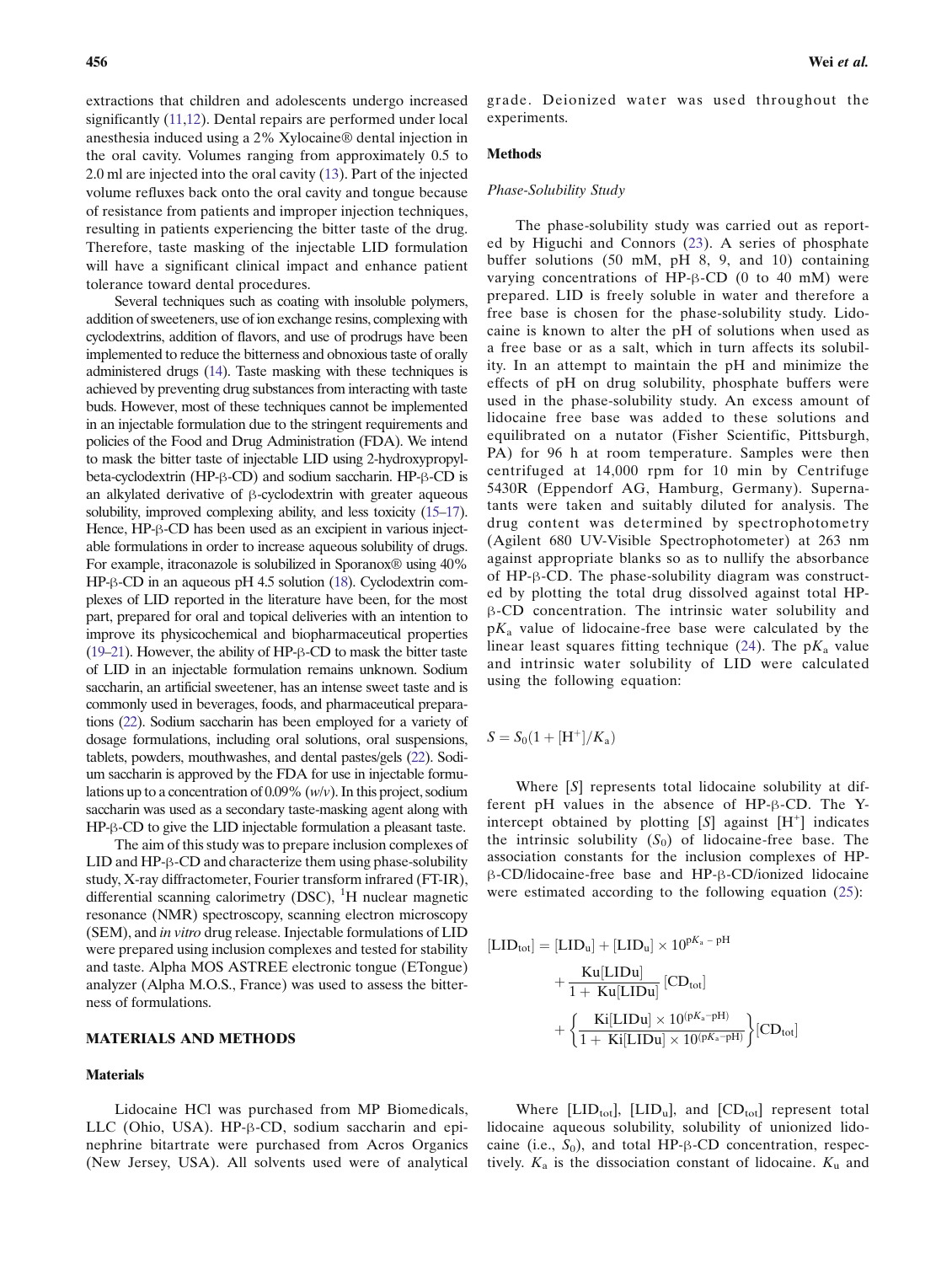#### <span id="page-2-0"></span>Masking the Bitter Taste of Dental Lidocaine HCl Injection 457

 $K_i$  are association constants for inclusion complexes of HP-β-CD/lidocaine-free base and HP-β-CD/ionized lidocaine, respectively. The data was analyzed using a nonlinear least squares regression method (GraphPad Prism, V5.00, San Diego, CA) to determine  $K_u$  and  $K_i$  values ([24\)](#page-9-0). This study was conducted in triplicate.

# Preparation of LID/HP-β-CD Inclusion Complex and Physical **Mixtures**

Inclusion complexes were prepared by dissolving LID and HP-β-CD (1:1 and 1:2 M ratios) in deionized water at room temperature  $(25 \pm 1^{\circ}C)$  and stirring for 24 h. The resulting solutions were freeze dried (LABCONCO, Freeze Dry System Freezone 2.5® MO, USA), and the inclusion complexes were stored at −20°C until further use. Physical mixtures (PM) were obtained by simple mixing of LID and HP-β-CD powders in 1:1 and 1:2 M ratios.

#### Differential Scanning Calorimetry

DSC analysis was carried out for LID, HP-β-CD, 1:1 and 1:2 LID/HP-β-CD physical mixtures, and 1:1 and 1:2 LID/HP-β-CD inclusion complexes, to study the change in the rate of heat absorbed by LID after complexation with HP-β-CD. The samples (5–10 mg) were placed and sealed in aluminum crucibles using the Mettler MT 5 microbalance. DSC studies were performed at a 10°C/min heating rate over a wide range  $(20-350^{\circ}C)$  using a DSC 822<sup>e</sup> Mettler Toledo instrument (Mettler Toledo GmbH, Schwerzenbach, CH) fitted with a TSO801RO sample robot and a TSO800GCI Gas control attached to a Nitrogen gas cylinder. A Star e software V8.10 was used to obtain the scans. Nitrogen gas was purged at a rate of 20 ml/min.

# Fourier Transform Infrared Spectroscopy

FT-IR spectra of LID, HP-β-CD, 1:1 and 1:2 LID/HP-β-CD physical mixtures, and 1:1 and 1:2 LID/HP-β-CD inclusion complexes were obtained using a FTS 4000 FT-IR spectrometer (Varian Excalibur Series UMA 600 FT-IR, Digilab, USA) equipped with germanium crystal. A resolution of 2 cm<sup>-1</sup> was used, and 64 scans were co-added for each spectrum in the range of 400 to 4000  $\text{cm}^{-1}$ .

# Powder X-ray Diffractometry

The X-ray diffraction patterns of LID, HP-β-CD, 1:1 and 1:2 LID/HP-β-CD physical mixtures, and 1:1 and 1:2 LID/HP-β-CD inclusion complexes were obtained using an X-ray diffractometer (PANanlytical's X-pert Pro Tokyo, Japan) equipped with X'Celerator high-speed detector and  $CuKa$  source with a voltage of 45 kV and a current of 40 mA. The samples were crushed, placed in an aluminum sample holder, and packed smoothly using a glass slide. The instrument was operated in the continuous scanning speed of  $4^{\circ}/\text{min}$  over a  $2\theta$  range of  $5^{\circ}$  to  $40^{\circ}$ , and the results were evaluated using the X-Pert Data collector V2.1 software.

#### Nuclear Magnetic Resonance Studies

<sup>1</sup>H NMR spectra were obtained by Varian Unity Inova 600 MHz instrument with a Penta probe. Twenty milligrams of LID, HP-β-CD, and 1:1 and 1:2 LID/HP-β-CD inclusion complexes were dissolved in 600 μl of  $DMSO-d_6$  in 5 mm NMR tubes and left overnight for equilibration before NMR analysis. The probe temperature was regulated at 295 K. Typical acquisition parameters consist of sweep width of 8000 Hz, acquisition time of 3 s, and number of transients of 16.

# Scanning Electron Microscopy

The morphology of LID, HP-β-CD, 1:1 and 1:2 LID/HPβ-CD physical mixtures, and 1:1 and 1:2 LID/HP-β-CD inclusion complexes was determined by using Hitachi S-4800 High-Resolution Scanning Electron Microscope (Hitachi High-Technologies Corp., Tokyo, Japan). Samples were attached to a double-sided tape, spray-coated with gold at 0.6 kV for 10 s and viewed with an SEM at an accelerating voltage of 5 kV.

#### In Vitro Drug Release Study

In vitro release of LID from inclusion complexes was performed in a two-compartment dialysis system using a cellulose membrane (Spectra pore, MWCO 1000 Da). Required amounts of LID and 1:1 and 1:2 LID/HP-β-CD inclusion complexes were dissolved in deionized water,

|                         | Percentage composition |                       |                    |                       |                  |
|-------------------------|------------------------|-----------------------|--------------------|-----------------------|------------------|
| Ingredients             | FC (control)           | $F1$ (1:1 M ratio)    | $F2$ (1:2 M ratio) | F3                    | Role             |
| Lidocaine HCl           |                        |                       |                    |                       | Anesthetic       |
| Epinephrine bitartrate  | 0.002                  | 0.002                 | 0.002              | 0.002                 | Vasoconstrictor  |
| Potassium metabisulfite | 0.12                   | 0.12                  | 0.12               | 0.12                  | Antioxidant      |
| EDTA disodium           | 0.025                  | 0.025                 | 0.025              | 0.025                 | Chelating agent  |
| Sodium chloride         | 0.65                   | $0.41^a$              | $0.17^a$           | 0.65                  | Tonicity agent   |
| $HP-\beta-CD$           |                        | 11.385                | 22.77              |                       | Complexing agent |
| Sodium saccharin        |                        | 0.09                  | 0.09               | 0.09                  | Sweetener        |
| Water                   | q.s. $100 \text{ ml}$  | q.s. $100 \text{ ml}$ | q.s. 100 ml        | q.s. $100 \text{ ml}$ | Solvent          |

Table I. Compositions of Lidocaine HCl Injectable Formulations

 $a<sup>a</sup>$  Amount of NaCl in test formulations was adjusted according to isotonicity calculation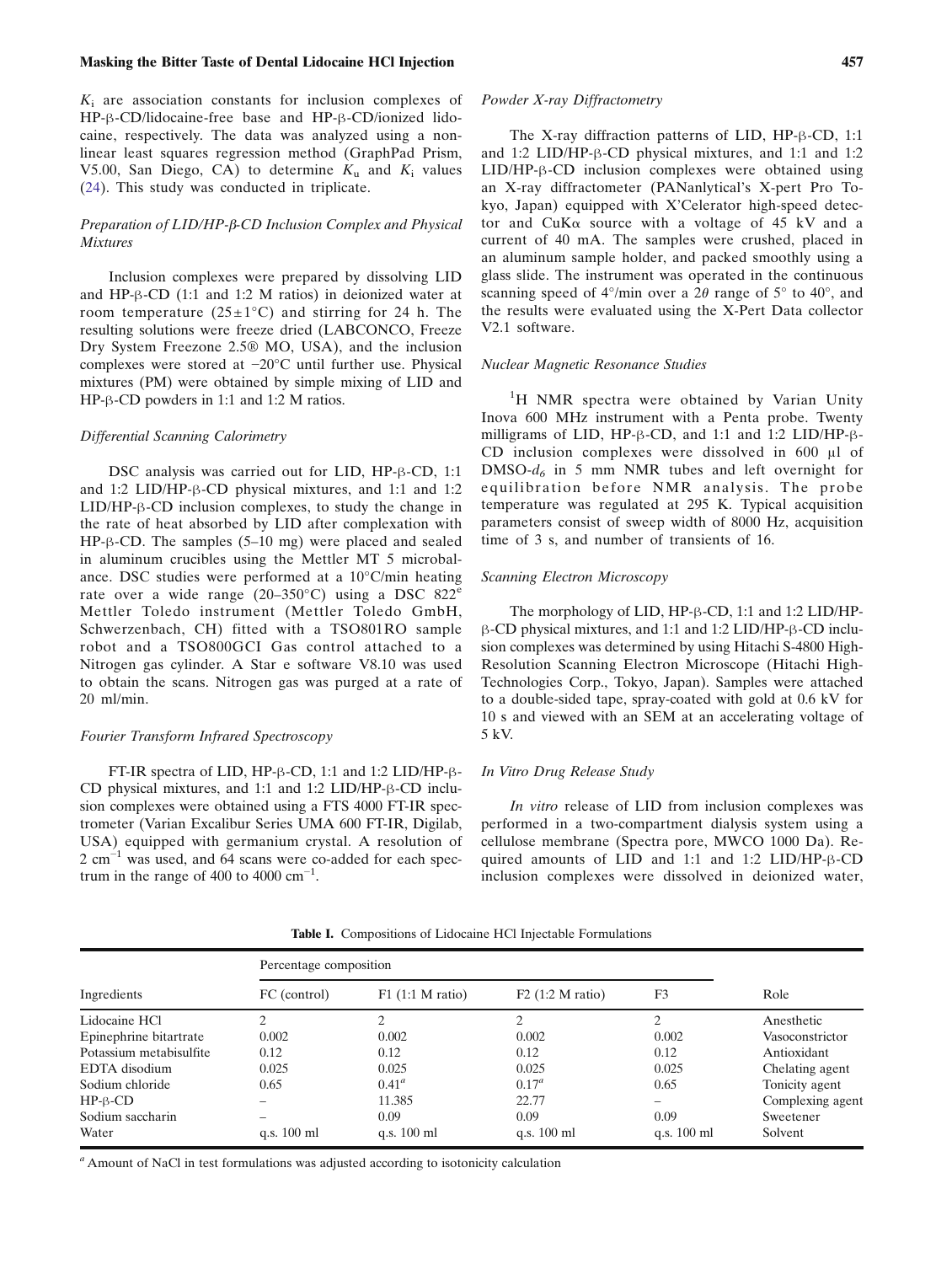<span id="page-3-0"></span>

Fig. 1. Phase-solubility diagram of lidocaine in the presence of increasing HP-β-CD concentrations at different pH values, at  $25^{\circ}C$  ( $n=3$ , mean±standard deviation values). *Invis*ible error bars are smaller than the symbols.

and the solutions were placed in dialysis bags and sealed. The dialysis bags were introduced into vials containing 40 ml of phosphate buffer (50 mM, pH 7.4). The vials were placed in a shaker bath at  $37 \pm 0.5^{\circ}$ C and 60 oscillations/min. Two milliliters of samples were withdrawn at predetermined time points and replaced with an equal volume of fresh buffer. LID concentration was determined by UV spectrophotometer at 263 nm after suitable dilution.

# Preparation of Injectable Formulations Using Inclusion Complexes

The final injectable formulations (control formulation (FC), F1, F2, and F3) were prepared by dissolving LID inclusion complexes and epinephrine in 50 ml of distilled deionized water. To these solutions, required quantities of sodium saccharin, sodium metabisulfate, and sodium chloride were added as shown in Table [I,](#page-2-0) and the final volumes were adjusted to 100 ml. The solutions were filtered through 0.2 μm Millex (Millipore Corporation, Billerica, USA) and used for stability and taste perception studies.

# Stability of Injectable Formulations

Stability studies were carried out for the injectable formulations (F1 and F2) prepared using LID inclusion complexes and compared with the FC (without HP-β-CD and sodium saccharin). Sterile samples were placed in vials and stored at 4°C, 25°C, and 40°C for up to 6 months without light. Samples were taken at regular time intervals, and LID was analyzed using high-performance liquid chromatography system (HPLC).

#### Assay of LID

A HPLC (Waters Alliance 2695 separation module, Milford, MA) equipped with a Waters C18 column  $(75 \times 4.6 \text{ mm})$ ; Symmetry®) and photodiode array (Waters 2998) detector was used for analysis. LID was analyzed using aqueous mobile phase containing 0.1% 1-octanesulfonic acid sodium salt monohydrate (pH 2.5 adjusted by acetic acid) in a gradient combination with acetonitrile pumped at a flow rate of 1.0 ml/ min. The column temperature was maintained at 25°C. The HPLC gradient program (run time in min/% aqueous phase) was set as follows: 0/87%, 5/87%, 10/40%, 10.01/87%, and 20/ 87%. The retention time of LID ( $\lambda$ =254 nm) was found to be



Fig. 2. DSC curves of lidocaine HCl, HP-β-CD, 1:1 and 1:2 lidocaine HCl/HP-β-CD physical mixtures, and 1:1 and 1:2 lidocaine HCl/HP-β-CD inclusion complexes.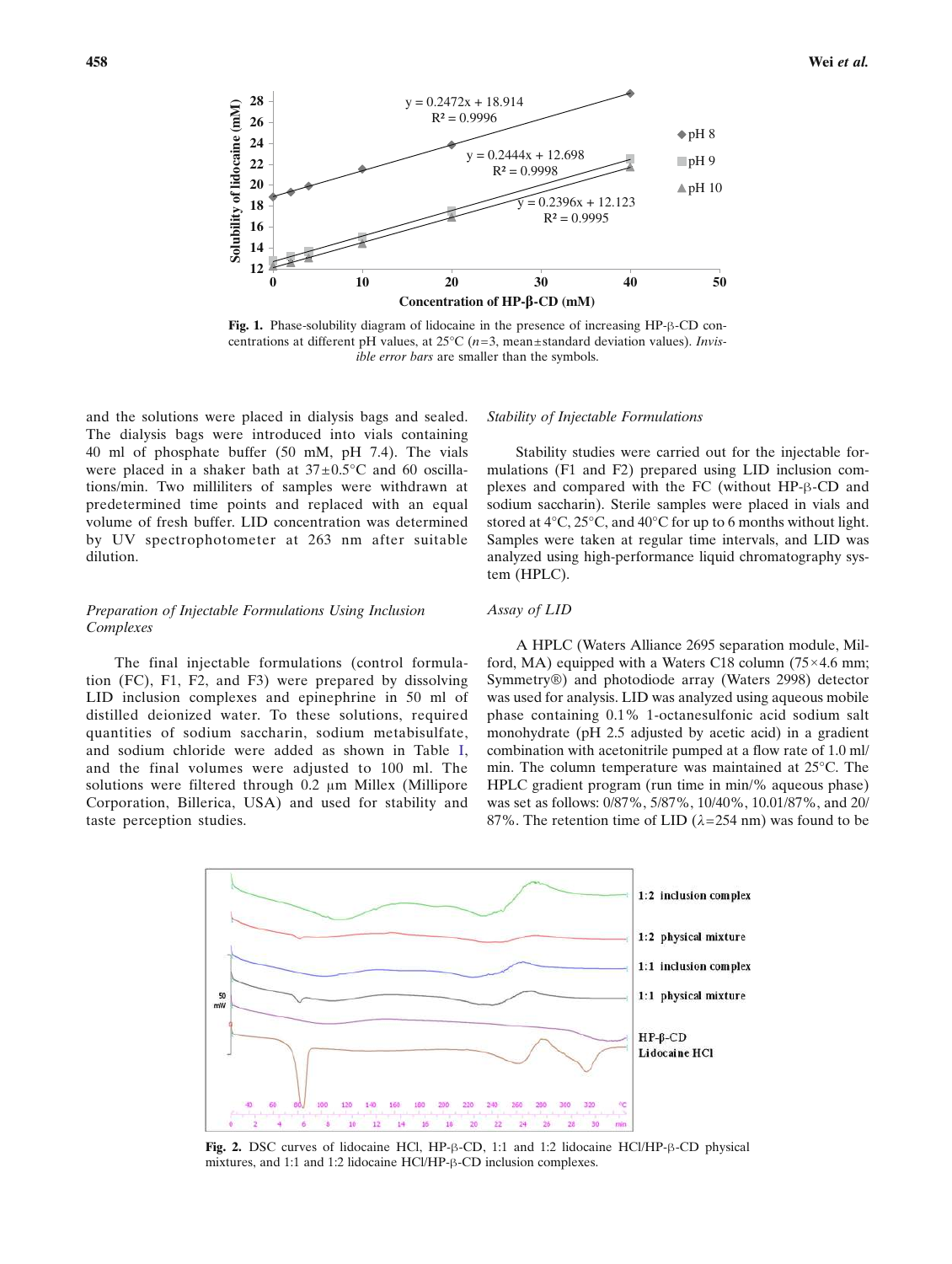<span id="page-4-0"></span>

Fig. 3. FT-IR spectra of lidocaine HCl, HP-β-CD, 1:1 and 1:2 lidocaine HCl/HP-β-CD physical mixtures, and 1:1 and 1:2 lidocaine HCl/ HP-β-CD inclusion complexes.

9.1 min. Different calibration standards of LID were prepared in the mobile phase. For the calibration curve, each standard was analyzed in triplicate and the average peak area was plotted against concentration. The drug content was determined quantitatively by plotting a calibration curve. The assay method was found to be linear in the range of 0.2–25 mg/ml with a correlation coefficient of 0.9999. The percentage recovery of LID ranged from 99.62% to 100.62%. The intraday precision (measured by %RSD) was found to be in the range of 0.08% to 0.29%. Stress studies were performed to test the stability-indicating efficiency, i.e., ability to effectively resolve drug from its degradants, of the HPLC method. LID (100 mg/ml) solution was stressed with acid (1 N HCl) and base (1 N NaOH) for 8 h and oxygen (2%  $H_2O_2$ ), heat (70°C), and light (UV light) for 21 h. Stressed samples were analyzed using the HPLC method ([26\)](#page-9-0). The LID peaks of stress samples were examined for any interference with degradant peak.

# Taste Assessment Using an Electronic Tongue

Taste was assessed using an Alpha MOS ASTREE ETongue system equipped with an Alpha M.O.S. sensor set no. 2 (for pharmaceutical analysis) composed of seven specific sensors (ZZ, AB, GA, BB, CA, DA, and JE) on a 48-position autosampler using 25-ml beakers. All the data generated on ASTREE system were treated using multidimensional statistics on AlphaSoft V14 software. Taste analysis of FC, LID/ HP-β-CD in 1:1 M ratio with 0.09% sodium saccharin (F1), LID/HP-β-CD in 1:2 M ratio with 0.09% sodium saccharin (F2), and the FC with 0.09% sodium saccharin (F3) was carried out using an ETongue. The taste of F3 (FC with 0.09% sodium saccharin) was also assessed to identify the taste-masking effect of HP-β-CD. The exact composition of each formulation is presented in Table [I](#page-2-0). Twenty milliliters of



Fig. 4. X-ray diffractograms of lidocaine HCl, HP-β-CD, 1:1 and 1:2 lidocaine HCl/HP-β-CD physical mixtures, and 1:1 and 1:2 lidocaine HCl/HP-β-CD inclusion complexes.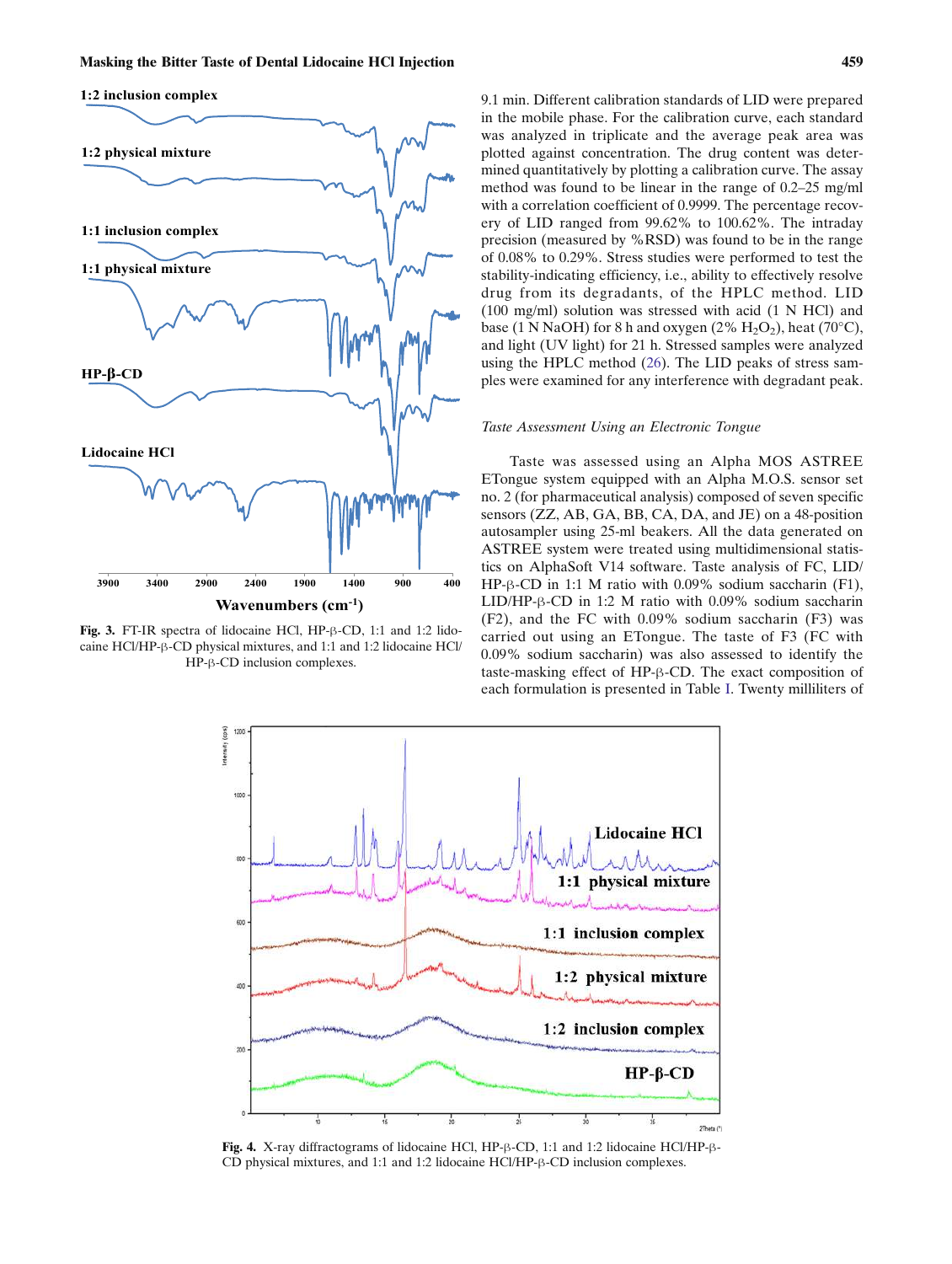<span id="page-5-0"></span>

Fig. 5. Chemical structure of lidocaine HCl.

each sample was placed directly into a beaker and analyzed by the Alpha MOS ASTREE ETongue. Acquisition time and time per analysis were set at 120 and 180 s, respectively. The ETongue signal of each solution was measured at equilibrium using seven sensors (ZZ, AB, BA, BB, CA, DA, and JE). Solutions were analyzed in triplicate. ASTREE sensors were cleaned with deionized water between measurements. The distance on the taste map between FC and other formulations was measured by the Alpha MOS ASTREE ETongue.

# RESULTS AND DISCUSSION

# Phase-Solubility Study

The  $S_0$  and  $pK_a$  of lidocaine-free base at room temperature were found to be 0.0121 M and 7.74, respectively. These two values are close to the reported values in the literature ([27,28](#page-9-0)).  $S_0$  and p $K_a$  were used for subsequent calculations of association constants between lidocaine and HP-β-CD. Figure [1](#page-3-0) shows the correlation between lidocaine solubility and varying HP-β-CD concentrations at pH values of 8, 9, and 10. Lidocaine is known to alter the pH of solutions when used as a free base or as a salt,

which in turn affects its solubility. In an attempt to maintain the pH and minimize the effects of pH on drug solubility, phosphate buffers were used in the phase-solubility study. As a matter of fact, phosphate ions in phosphate buffers do not interfere with solubility of lidocaine in the phase-solubility study. The solubility product constant  $(K_{\text{sp}})$ of lidocaine phosphate is ~0.043 M<sup>2</sup> [\(29](#page-9-0)), and the K<sub>sp</sub> of lidocaine dihydrogen phosphate was not exceeded (data not shown) in all experimental conditions. This suggests the non-interference of lidocaine dihydrogen phosphate salt in the phase-solubility study. Lidocaine solubility increased linearly with increasing HP-β-CD concentrations at all three pH values corresponding to the  $A_L$ -type profile.  $A_L$ type phase-solubility profile indicates that the complex is first or higher order with respect to HP-β-CD and first order with respect to lidocaine. From the phase-solubility data, we can conclude that lidocaine forms a 1:1 inclusion complex with HP-β-CD  $(30)$ . The slopes of the phasesolubility lines at pH values of 8, 9, and 10 are 0.2472, 0.2444, and 0.2396, respectively. This indicates an increase in lidocaine solubility at the lower pH. The slope of the phase-solubility line and the corresponding pH were used to determine the association constants for the inclusion complex of HP-β-CD/lidocaine-free base  $(K<sub>u</sub>)$  and HP-β-CD/ionized lidocaine  $(K_i)$ .  $K_u$  and  $K_i$  were found to be  $26.23 \pm 0.00025$  and  $0.8694 \pm 0.00045$  M<sup>-1</sup>. The higher value of  $K<sub>u</sub>$  compared with  $K<sub>i</sub>$  can be attributed to the greater affinity between the hydrophobic inner cavity of HP-β-CD and lipophilic lidocaine-free base as compared with its corresponding ionized form ([31\)](#page-9-0). This study indicated that HP-β-CD can form a weak yet stable inclusion complex with both lidocaine-free base and its ionized form in an aqueous solution.

Xylocaine®, a sterile injectable lidocaine HCl (2%) with or without epinephrine, has a pH ranging between 3.3 and 5.5 [\(32](#page-9-0)). Considering the  $pK_a$  value of lidocaine to be 7.74, most lidocaine molecules remain ionized in the formulation. Therefore, we are interested in the association constant between the



Fig. 6. Nuclear magnetic resonance spectra of lidocaine HCl, HP-β-CD, 1:1 and 1:2 lidocaine HCl/HP-β-CD inclusion complexes.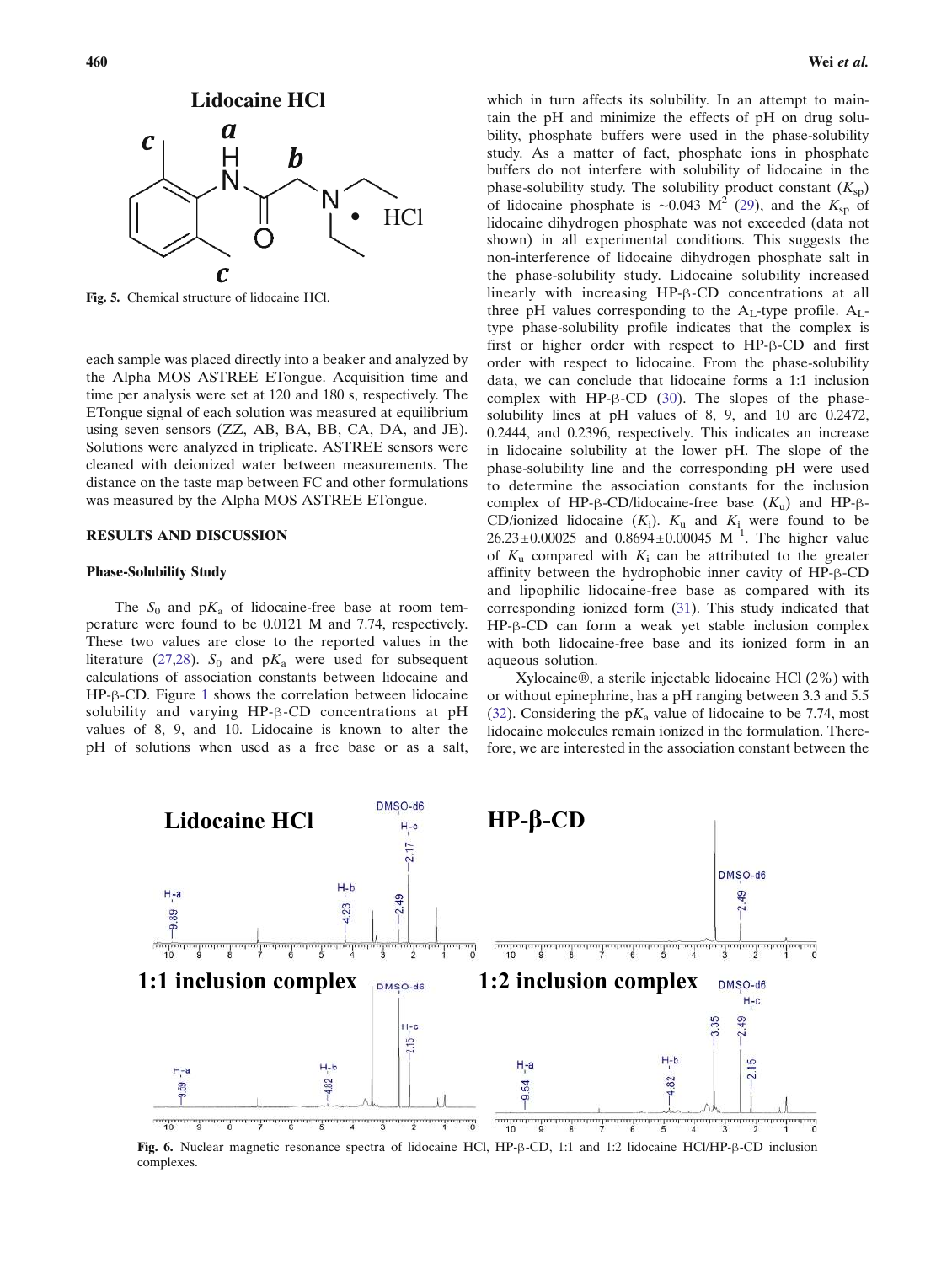#### <span id="page-6-0"></span>Masking the Bitter Taste of Dental Lidocaine HCl Injection 461

HP-β-CD and ionized lidocaine rather than its free base. Moreover, it was not possible to completely solubilize 2% of lidocaine-free base in a 20% HP-β-CD solution (data not shown). Hence, we have chosen the ionized form of lidocaine (LID) for taste-masking studies. Although the interaction between the HP-β-CD and LID seems to be weak (with association constant of  $0.8694 \text{ M}^{-1}$ ) when compared with its free base, it is desirable to know the level of taste-masking effect. Furthermore, strong interaction between cyclodextrin and drug molecules is not always desired as the inclusion complex delays or alters the release and availability of the free drug. Drug molecules that form strong inclusion complexes with cyclodextrins display high retention times, while drug molecules that form weak inclusion complexes display low values. If the interaction is too strong, the release profile of drug might be significantly delayed and the therapeutic effect of drug would be altered [\(33](#page-10-0)).

#### Differential Scanning Calorimetry

DSC thermograms of LID, HP-β-CD, and 1:1 and 1:2 LID/HP-β-CD inclusion complexes are illustrated in Fig. [2.](#page-3-0) LID exhibited a characteristic sharp endothermic peak at 83.24°C, which corresponds to its melting point. The thermogram of HP-β-CD showed a very broad endothermic peak between 70°C and 100°C due to the release of water molecules present in the HP-β-CD cavity ([34](#page-10-0)). When HP-β-CD interacts with a guest molecule, their melting peaks, boiling peaks, or sublimation peaks in DSC thermograms usually shift or disappear [\(35](#page-10-0)). DSC curves of LID/HP-β-CD physical mixtures (1:1 and 1:2) showed a decrease in endothermic peaks at 85°C, which indicated the presence of the free form of LID in physical mixtures. A decrease in LID melting peak in the physical mixture was due to the dilution effect of HP-β-CD. However, the complete disappearance of melting point peak (85°C) in 1:1 and 1:2 LID/HP-β-CD inclusion complexes represent the absence of the free form of inclusion complexes, which confirms the inclusion of the LID molecule into the HPβ-CD cavity.

# Fourier Transform Infrared Spectroscopy

FT-IR is one of the commonly used analytical techniques to characterize inclusion complexes of cyclodextrins. FT-IR spectra of the samples are represented in Fig. [3.](#page-4-0) The FT-IR

Table II. Change in <sup>1</sup>H NMR Spectra of Lidocaine HCl After Complexing with HP-β-CD

|                        | Chemical shift          |                                                               |                                                             |  |  |
|------------------------|-------------------------|---------------------------------------------------------------|-------------------------------------------------------------|--|--|
| Hydrogen               | Lidocaine<br><b>HCI</b> | Lidocaine HCl/HP-<br>$\beta$ -CD inclusion<br>complex $(1:1)$ | Lidocaine HCl/<br>$HP-B-CD$<br>inclusion<br>complex $(1:2)$ |  |  |
| a<br>b<br>$\mathbf{c}$ | 9.89<br>4.23<br>2.17    | 9.59 $(-0.30^a)$<br>4.82 $(+0.59)$<br>$2.15(-0.02)$           | $9.54(-0.35)$<br>4.82 $(+0.59)$<br>$2.15(-0.02)$            |  |  |

<sup>a</sup>The difference of the chemical shift of protons between free lidocaine HCl and its inclusion complex



Fig. 7. Scanning electron microscopy images of lidocaine HCl, HP-β-CD, 1:1 and 1:2 lidocaine HCl/HP-β-CD physical mixtures, and 1:1 and 1:2 lidocaine HCl/HP-β-CD inclusion complexes, ×500 magnification,  $bar=100 \mu m$ .

spectrum of LID showed the presence of the following characteristic peaks: N–H stretching at 3451 and 3385 cm<sup>-1</sup>, C=O stretching at 1655 cm<sup>-1</sup> [\(36](#page-10-0)). FT-IR spectrum of HP- $\beta$ -CD showed O–H stretching at 3353 cm<sup>-1</sup> [\(36](#page-10-0)). In physical mixtures (1:1 and 1:2), the LID characteristic peak at 3451 and 3385 cm−<sup>1</sup> can still be detected, which indicates the presence of uncomplexed LID in physical mixtures. The complete disappearance of the LID characteristic peak at 3451, 3385, and 1655 cm<sup>-1</sup> in inclusion complexes (1:1 and 1:2) can be attributed to the inclusion of functional groups of LID into the HP-β-CD cavity.

#### Powder X-ray Diffractometry

The diffractograms of samples are represented in Fig. [4.](#page-4-0) The presence of a variety of sharp peaks at different diffraction angles of 2θ in its powder X-ray diffractometry (PXRD) pattern clearly indicates the crystalline nature of LID. In contrast, HP-β-CD was present in an amorphous form. The LID/HP-β-CD physical mixtures (1:1 and 1:2) showed distinct sharp peaks that matched the PXRD pattern of LID. This



Fig. 8. In vitro release profiles of lidocaine HCl from pure drug and 1:1 and 1:2 lidocaine HCl/HP-β-CD inclusion complexes  $(n=3)$ . Invisible error bars are smaller than the symbols.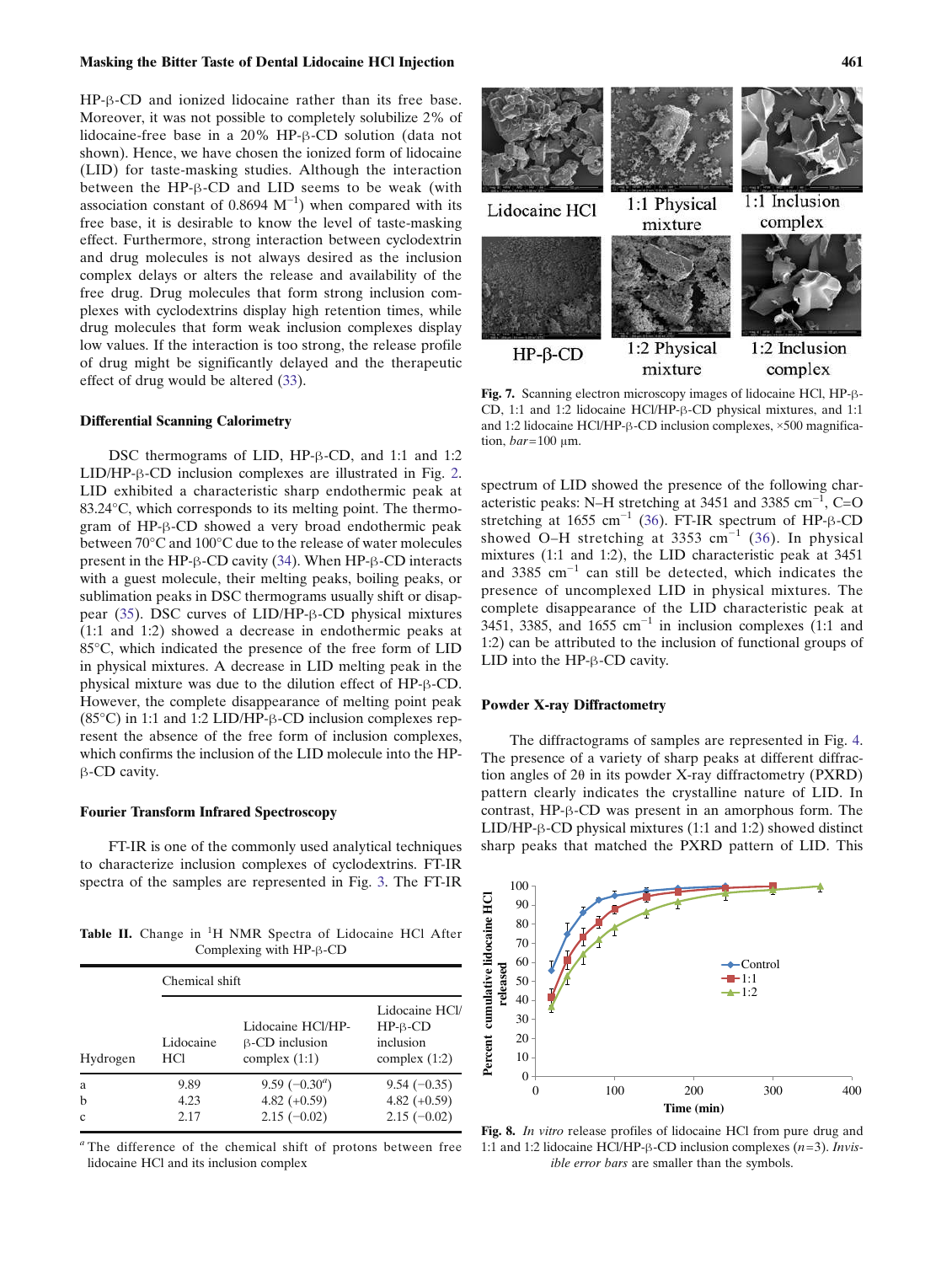| Formulations | Release constants<br>$(\text{min}^{-1})$ | Sampling time<br>$(t_{60 \text{ min}})$ | Dissolution efficiency<br>$(DE_{60 \text{ min}})$ | Difference factor | Similarity factor<br>$(f_2)$ |
|--------------|------------------------------------------|-----------------------------------------|---------------------------------------------------|-------------------|------------------------------|
| Pure drug    | 0.0226                                   | 86.09%                                  | 57.78%                                            | -                 | $\overline{\phantom{0}}$     |
| 1:1          | 0.0185                                   | 73.30%                                  | 46.48%                                            | 9.27              | 51.99                        |
| 1:2          | 0.0125                                   | 64.24%                                  | 40.53%                                            | 17.37             | 40.24                        |

<span id="page-7-0"></span>Table III. Comparision of In Vitro Drug Release Profiles of Lidocaine HC1 from Pure Drug and 1:1 and 1:2 Lidocaine HCl/HP-β-CD Inclusion Complexes

confirmed the presence of LID in crystalline form in physical mixtures. The diffractograms of LID/HP-β-CD inclusion complexes (1:1 and 1:2) indicated the loss of LID crystallinity in the inclusion complexes. These results may be attributed to the possible inclusion of LID molecules into the HP-β-CD cavity.

# Nuclear Magnetic Resonance Study

NMR is an analytical technique extensively used for structural elucidation of organic compounds and also to investigate intra-/inter-molecular interactions ([37\)](#page-10-0). For example, the proton chemical shifts between a free guest molecule and its inclusion complex with cyclodextrin can be observed and compared to investigate the possible interaction between the guest molecule and cyclodextrin. Figure [5](#page-5-0) shows the chemical structure of LID. The NMR spectra of LID, HP-β-CD, 1:1 and 1:2 inclusion complexes are shown in Fig. [6.](#page-5-0) Change of proton chemical shift in  ${}^{1}H$  NMR spectra of LID after complexation with HP-β-CD is listed in Table [II.](#page-6-0) The changes in chemical shift can be attributed to the inclusion of LID within the HP-β-CD cavity.

# Scanning Electron Microscopy

SEM is a qualitative method commonly used in visualizing the morphology of drugs and inclusion complexes. The SEM images of LID, HP-β-CD, 1:1 and 1:2 LID/HPβ-CD physical mixtures, and 1:1 and 1:2 LID/HP-β-CD inclusion complexes are illustrated in Fig. [7.](#page-6-0) LID particles were seen as a homogeneous crystal structure, which indicates its crystalline nature. HP-β-CD existed as loose and spherical particles. In 1:1 and 1:2 LID/HP-β-CD physical mixtures, both LID and HP-β-CD particles could be easily differentiated from each other in the SEM images. In contrast, inclusion complexes were observed as homogenous and flake-like structures. The dramatic change of structural morphology and shape of LID in inclusion complexes confirms the formation of inclusion complexes of LID and HP-β-CD.

#### In Vitro Drug Release Study

LID, a fast-acting local anesthetic, reversibly blocks sensory neuronal conduction of noxious stimuli from reaching the central nervous system by binding to the voltage-gated sodium channel on excitable membranes ([1](#page-9-0)). Only the uncomplexed LID, which is in equilibrium with the complexed form, is capable of eliciting the anesthetic action. Upon injection of inclusion complexes in the oral cavity, we expect the free drug to be released from inclusion complexes for immediate action. In the in vitro release study, we compared the release rate of LID from the inclusion complexes with the pure drug. A cellulose membrane with a low molecular weight cutoff (1000 Da) was selected for the study. This cellulose membrane is selectively permeable to uncomplexed LID (Mol. wt.=270.80 Da) and retains the complex (Mol. wt.=1812.33 Da) as well as free HP- $\beta$ -CD (Mol. wt.=1541.53 Da) inside the dialysis bag. *In vitro* release profiles of LID from 1:1 and 1:2 inclusion complexes in phosphate buffer (50 mM, pH 7.4) at 37°C are shown in Fig. [8.](#page-6-0) The release of LID from inclusion complexes was compared with the pure drug. The release profile of pure drug indicates immediate availability of drug for action. Release of LID followed a firstordered pattern from 1:1 and 1:2 inclusion complexes. Parameters calculated from the dissolution studies are presented in Table III. LID release from 1:1 and 1:2 inclusion complexes were compared with the pure drug using sampling time (amount of drug dissolved in that time), dissolution efficiency (area under the dissolution curve up to a certain time), and pairwise procedures, i.e., difference factor  $(f_1)$  and similarity factor  $(f_2)$  ([38\)](#page-10-0). Factors  $f_1$  and  $f_2$  are widely used to compare the *in vitro* dissolution profiles [\(39](#page-10-0)). The difference in release profile is considered significant when  $f_1$  is greater than 15 or when  $f_2$  is less than 50. The  $f_1$  and  $f_2$  values of 1:1 inclusion complex in comparison with the pure drug were found to be 9.27 and 51.99, respectively. For 1:2 inclusion complex, the  $f_1$ and  $f_2$  in comparison with the pure drug were found to be 17.37 and 40.24, respectively. There is no significant difference in the release of LID between the pure drug and 1:1 inclusion complex, while the 1:2 inclusion complex slightly delayed the release of LID from the dialysis bag.

Table IV. Chemical Stability of Lidocaine HCl in FC, F1, and F3 Injectable Formulations

|                                               | Lidocaine HCl recovery $(\%)$ after 6 months of<br>storage  |                                                           |                                                       |  |
|-----------------------------------------------|-------------------------------------------------------------|-----------------------------------------------------------|-------------------------------------------------------|--|
| Formulation                                   | $4^{\circ}$ C                                               | $25^{\circ}$ C                                            | $40^{\circ}$ C                                        |  |
| Control<br>1:1 formulation<br>1:2 formulation | $102.94 \pm 0.04$<br>$101.41 \pm 0.17$<br>$101.71 \pm 0.35$ | $102.77 + 0.66$<br>$103.10 \pm 0.34$<br>$102.95 \pm 0.17$ | $102.47 + 0.30$<br>$102.11 + 0.27$<br>$100.77 + 0.22$ |  |

FC control formulation, F1 lidocaine HCl/HP-β-CD in 1:1 M ratio with 0.09% sodium saccharin, F2 lidocaine HCl/HP-β-CD in 1:2 M ratio with 0.09% sodium saccharin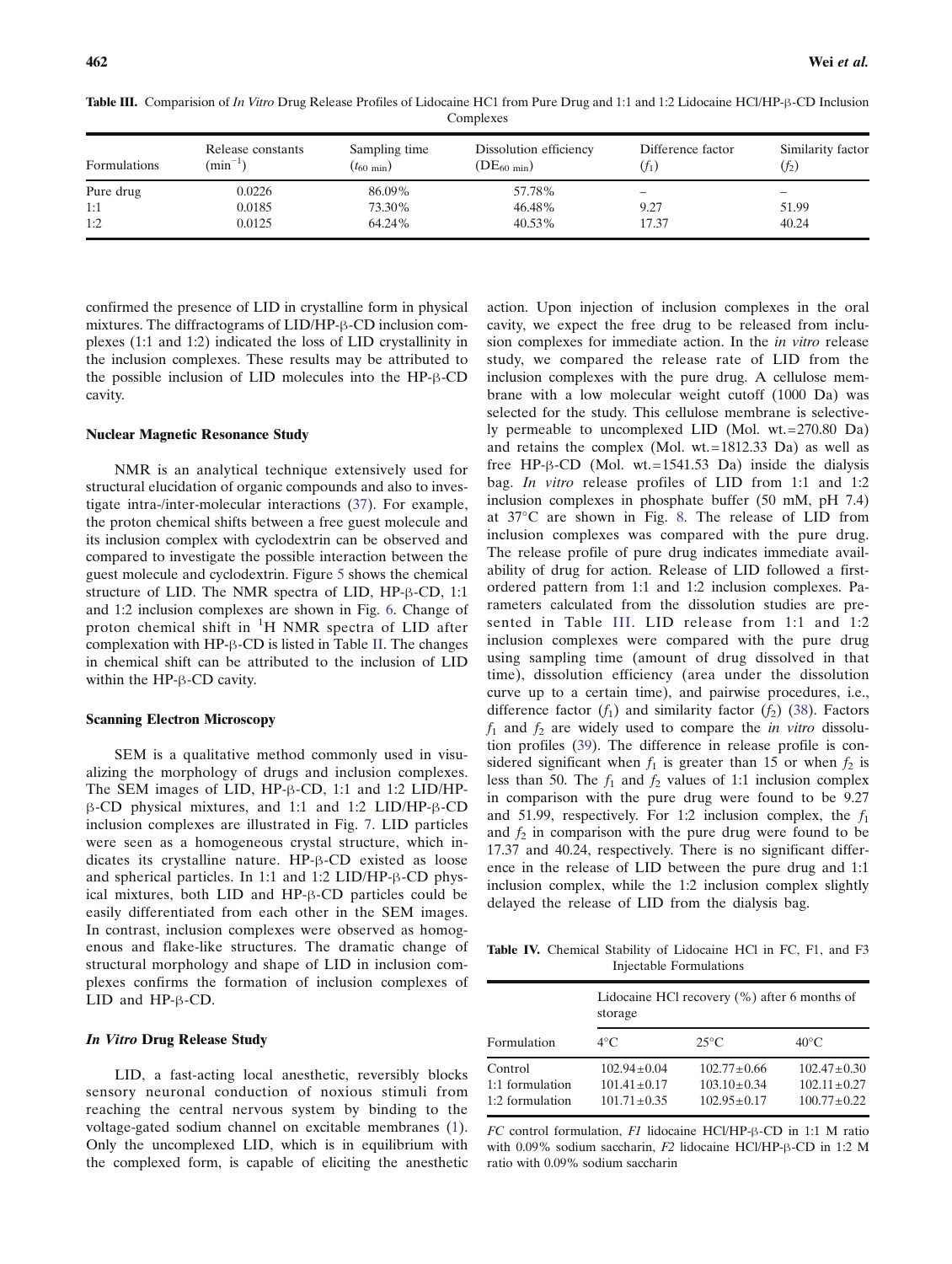

Fig. 9. Taste map based on principal component analysis (PCA) of formulations, control formulation (FC), lidocaine HCl/HP-β-CD in 1:1 M ratio with 0.09% sodium saccharin (F1), lidocaine HCl/HP-β-CD in 1:2 M ratio with 0.09% sodium saccharin (F2), and control formulation with 0.09% sodium saccharin (F3).

#### Stability of Injectable Formulations

Stability-indicating HPLC method was developed for lidocaine for analyzing stability samples. Degradation of lidocaine was observed in the presence of 1 N NaOH. However, no interference between the drug and degradant peaks was observed. Table [IV](#page-7-0) shows that LID was chemically stable for at least 6 months at 4°C, 25°C, and 40°C. The study confirms the chemical compatibility between LID and HP-β-CD in solution.

#### Taste Assessment Using an Electronic Tongue

ETongue, an automated instrument to assess the bitterness of single or mixed drug substances, is widely used in the food and beverage, nutraceutical, and pharmaceutical industries. The ETongue approach has shown a very good correlation with the human taste panel study ([40](#page-10-0)–[42](#page-10-0)). It equips a probe which consists of artificial multichannel taste sensors (ZZ, AB, BA, BB, CA, DA, and JE) for converting taste responses to electric signals ([43\)](#page-10-0). The signal of each sensor after each assay was integrated into a matrix of data that was computed by multidimensional statistic tools. Taste analysis was carried out for formulations F1, F2, and F3. FC was considered a control. A taste map of all four formulations based on principal component analysis (PCA) was generated using all sensors (Fig. 9). PCA was utilized to convert the seven-dimensional data obtained from seven different taste sensors to two-dimensional data for convenience in data analysis. The PCA map with two-dimensional data represents 100% of data information on its two axes ([44\)](#page-10-0). As shown in Fig. 9, the PC1 axis and PC2 axis explain 61.625% and 33.401% of data variance, respectively. This indicates that

61.625% of the information obtained from sensors of ETongue lies on PC1 axis and 33.401% of the information lies on PC2 axis. Each sample was analyzed three times and presented as a triangle on the taste map. The distance between two samples is represented by the Euclidean distance between their corresponding triangles. All solutions were clearly differentiated from water (data not shown). The difference with water revealed that the ETongue responds well to measurements in the range of targeted concentrations. The distances between the FC and test formulations (F1, F2, and F3) represent the difference between the taste of FC and that of test formulations (Fig. 10). The larger the distance between the test and FC, the greater the taste difference between the formulations. In other words, FC was considered the bitterest of all formulations, so test formulations would have a better taste than the control. In Fig. 10, the distance between F3 and



Fig. 10. Distance between control formulation (FC) and active formulations, control formulation (FC), lidocaine HCl/HP-β-CD in 1:1 M ratio with 0.09% sodium saccharin (F1), lidocaine HCl/HP-β-CD in 1:2 M ratio with 0.09% sodium saccharin (F2), and control formulation with 0.09% sodium saccharin (F3).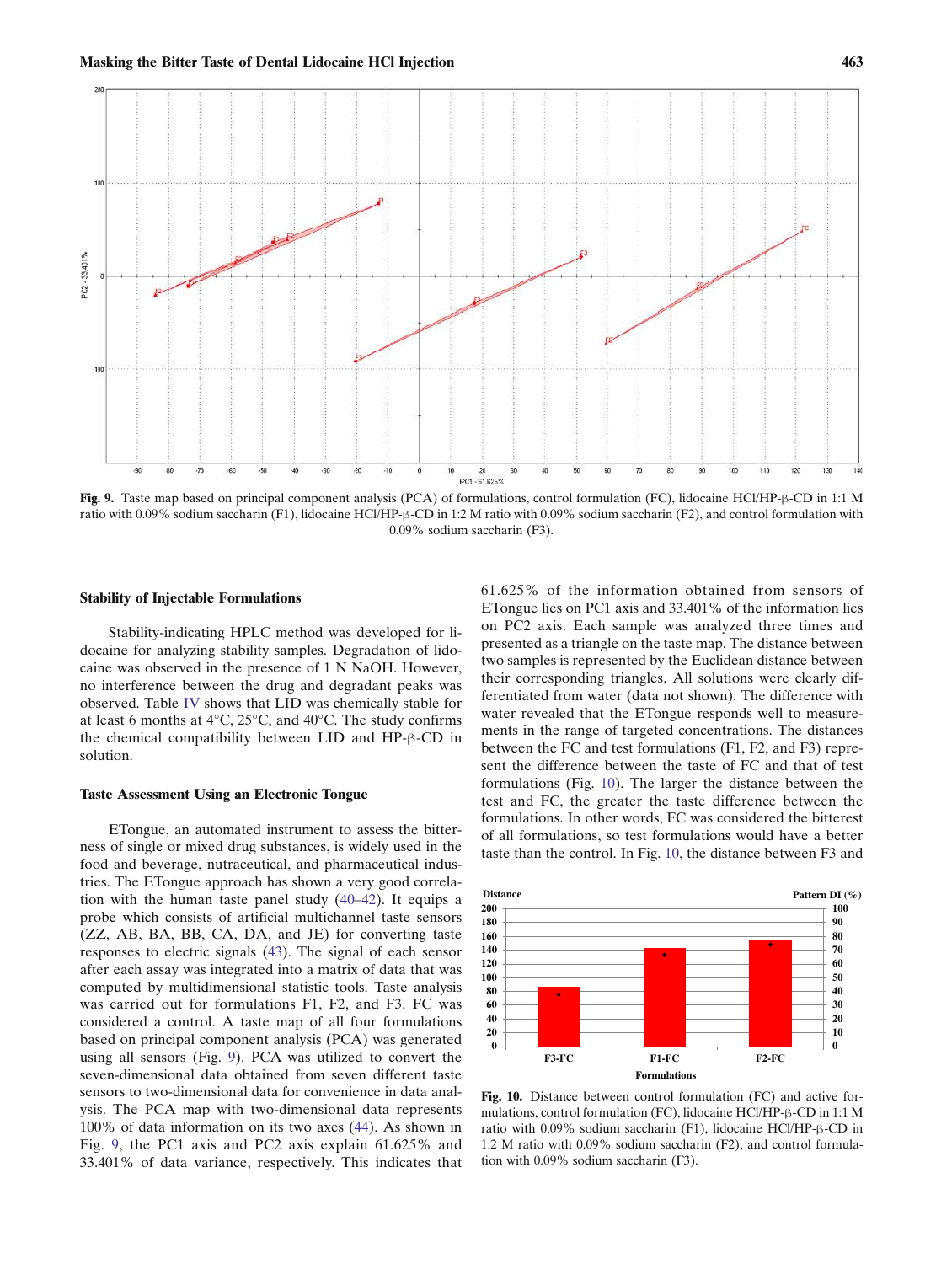<span id="page-9-0"></span>FC is less than that of the distances between F1 and FC and F2 and FC. This indicated that the formulations containing both HP-β-CD and sodium saccharin (F1 and F2) have a better taste compared with the formulation containing sodium saccharin (F3) alone. Interestingly, no significant difference in taste was observed between formulations F1 and F2. It is expected that the use of HP-β-CD prevented the interaction of LID with the taste sensor, and addition of sodium saccharin further enhanced the overall taste of the formulation. Considering that F1 has statistically similar release profile as FC and F1 uses a lower concentration of HP-β-CD compared with F2, F1 is considered the ideal in terms of taste and its ability to readily release the drug for anesthetic action. Such formulation (F1) when injected into the oral cavity is expected to eliminate the bitter taste by a two step process: (i) inclusion complex of LID with HP-β-CD prevents the initial interaction of drug with taste receptors and (ii) presence of sodium saccharin would overcome the bitter aftertaste of the formulation, if any, leaving behind a lingering sweet taste.

# **CONCLUSION**

In conclusion, we have successfully prepared and characterized 1:1 and 1:2 inclusion complexes of LID and HP-β-CD. Inclusion complexes of LID and HP-β-CD at 1:1 and 1:2 M ratios were confirmed using DSC, XRD, <sup>1</sup>H NMR, SEM, and FT-IR analyses. LID was found to be stable in both 1:1 and 1:2 cyclodextrin formulations for up to 6 months when stored at 4°C, 25°C, and 40°C. Based on the in vitro release profile and data generated by the ETongue, formulation F1 containing LID/HP-β-CD in 1:1 M ratio with 0.09% sodium saccharin was considered to be optimum. The results presented in this study suggested that taste masking of injectable local anesthetics for dental use can be achieved by utilizing a right combination of HP-β-CD and sodium saccharin, which in turn would improve patient compliance with dental treatment.

#### ACKNOWLEDGMENTS

The authors would like to acknowledge Dr. Martha Csaba for his help with DSC and X-ray diffraction studies. We also thank Alpha M.O.S. for their help with taste assessment using the Alpha MOS ASTREE ETongue Analyzer. This work was supported by the research start-up funds from The University of Toledo and The Ohio Third Frontier program.

# **REFERENCES**

- 1. Pipa-Vallejo A, Garcia-Pola-Vallejo MJ. Local anesthetics in dentistry. Med Oral Patol Oral y Cir Bucal. 2004;9(5):440–3.
- 2. Covino BG, Vassallo HG. Local anesthetics: mechanisms of action and clinical use: Grune & Stratton; 1976.
- 3. Malamed SF. Handbook of local anesthesia: Mosby-Year Book; 1997.
- 4. Ram D, Amir E. Comparison of articaine 4% and lidocaine 2% in paediatric dental patients. International journal of paediatric dentistry/the British Paedodontic society [and] the international association of dentistry for. Child. 2006;16(4):252–6.
- 5. Wilson S. Pharmacologic behavior management for pediatric dental treatment. Pediatr Clin N Am. 2000;47(5):1159–75.
- 6. Naini FB, Mellor AC, Getz T. Treatment of dental fears: pharmacology or psychology? Dent Updat. 1999;26(7):270–46.
- 7. Ten Berge M. Dental fear in children: clinical consequences suggested behaviour management strategies in treating children with dental fear. Eur Arch Paediatr Dent. 2008;9(1):41–6.
- 8. ADAMS DS. Compositions and methods for masking taste. Google Patents; 2013.
- 9. Zelaya LM. Oral rinse composition. Google Patents; 1994.
- 10. Rosenbaum RJ. Sweet analgesic for use in medical procedures or treatments. Google Patents; 2011.
- 11. Wall TP, Vujicic M, Nasseh K. Recent trends in the utilization of dental care in the United States. J Dent Educ. 2012;76(8):1020–7.
- 12. Vujicic M, Goodell S, Nasseh K. Dental benefits to expand for children, likely decrease for adults in coming years. Health Policy Resources Center Research Brief American Dental Association. 2013.
- 13. Brunetto PC, Ranali J, Bovi Ambrosano GM, de Oliveira PC, Groppo FC, Meechan JG, et al. Anesthetic efficacy of 3 volumes of lidocaine with epinephrine in maxillary infiltration anesthesia. Anesth Prog. 2008;55(2):29–34.
- 14. Sugao H, Yamazaki S, Shiozawa H, Yano K. Taste masking of bitter drug powder without loss of bioavailability by heat treatment of wax-coated microparticles. J Pharm Sci. 1998;87(1):96– 100.
- 15. Gould S, Scott RC. 2-hydroxypropyl-β-cyclodextrin (HP-β-CD): a toxicology review. Food Chem Toxicol. 2005;43(10):1451–9.
- 16. de Araujo DR, Tsuneda SS, Cereda CM, Del GFCF, Prete PS, Fernandes SA, et al. Development and pharmacological evaluation of ropivacaine-2-hydroxypropyl-beta-cyclodextrin inclusion complex. Euro J Pharm Sci: Offic J Euro Fed Pharm Sci. 2008;33(1):60–71.
- 17. Kurkov SV, Loftsson T. Cyclodextrins. Int J Pharm. 2013;453(1):167–80.
- 18. Strickley RG. Solubilizing excipients in oral and injectable formulations. Pharm Res. 2004;21(2):201–30.
- 19. Tatai A, Aigner Z, Erős I, Kata M. Preparation and investigation of mixtures containing lidocaine base and β-cyclodextrin. J Incl Phenom Macrocycl Chem. 2007;59(1–2):105–13.
- 20. da Silva LFJS, do Carmo FA, de Almeida Borges VR, Monteiro LM, Rodrigues CR, Cabral LM, et al. Preparation and evaluation of lidocaine hydrochloride in cyclodextrin inclusion complexes for development of stable gel in association with chlorhexidine gluconate for urogenital use. Int J Nanomedicine. 2011;6.
- 21. Moraes CM, Abrami P, de Araujo DR, Braga AF, Issa MG, Ferraz HG, et al. Characterization of lidocaine: hydroxypropylβ-cyclodextrin inclusion complex. J Incl Phenom Macrocycl Chem. 2007;57(1–4):313–6.
- 22. Rowe RC, Sheskey PJ, Weller PJ. Handbook of pharmaceutical excipients: Pharmaceutical Press; 2003.
- 23. Higuchi T, Connors KA. Phase-solubility techniques. Adv Anal Chem Instrum. 1965;4(2):117–212.
- 24. Liu X, Lin HS, Thenmozhiyal JC, Chan SY, Ho PC. Inclusion of acitretin into cyclodextrins: phase solubility, photostability, and physicochemical characterization. J Pharm Sci. 2003;92(12):2449–57.
- 25. Li P, Tabibi SE, Yalkowsky SH. Combined effect of complexation and pH on solubilization. J Pharm Sci. 1998;87(12):1535–7.
- 26. Gebauer MG, McClure AF, Vlahakis TL. Stability indicating HPLC method for the estimation of oxycodone and lidocaine in rectal gel. Int J Pharm. 2001;223(1):49–54.
- 27. McLure HA, Rubin AP. Review of local anaesthetic agents. Minerva Anestesiol. 2005;71(3):59–74.
- 28. Bergström CA, Luthman K, Artursson P. Accuracy of calculated pH-dependent aqueous drug solubility. Eur J Pharm Sci. 2004;22(5):387–98.
- 29. Cassens J, Prudic A, Ruether F, Sadowski G. Solubility of pharmaceuticals and their salts as a function of pH. Ind Eng Chem Res. 2013;52(7):2721–31.
- 30. Higuchi TKAC. Phase-solubility techniques. Adv Anal Chem Inst. 1965;4:117–212.
- 31. Loftsson T, Brewster ME. Cyclodextrins as functional excipients: methods to enhance complexation efficiency. J Pharm Sci. 2012;101(9):3019–32.
- 32. Malamed SF, Gagnon S, Leblanc D. A comparison between articaine HCl and lidocaine HCl in pediatric dental patients. Pediatr Dent. 2000;22(4):307–11.